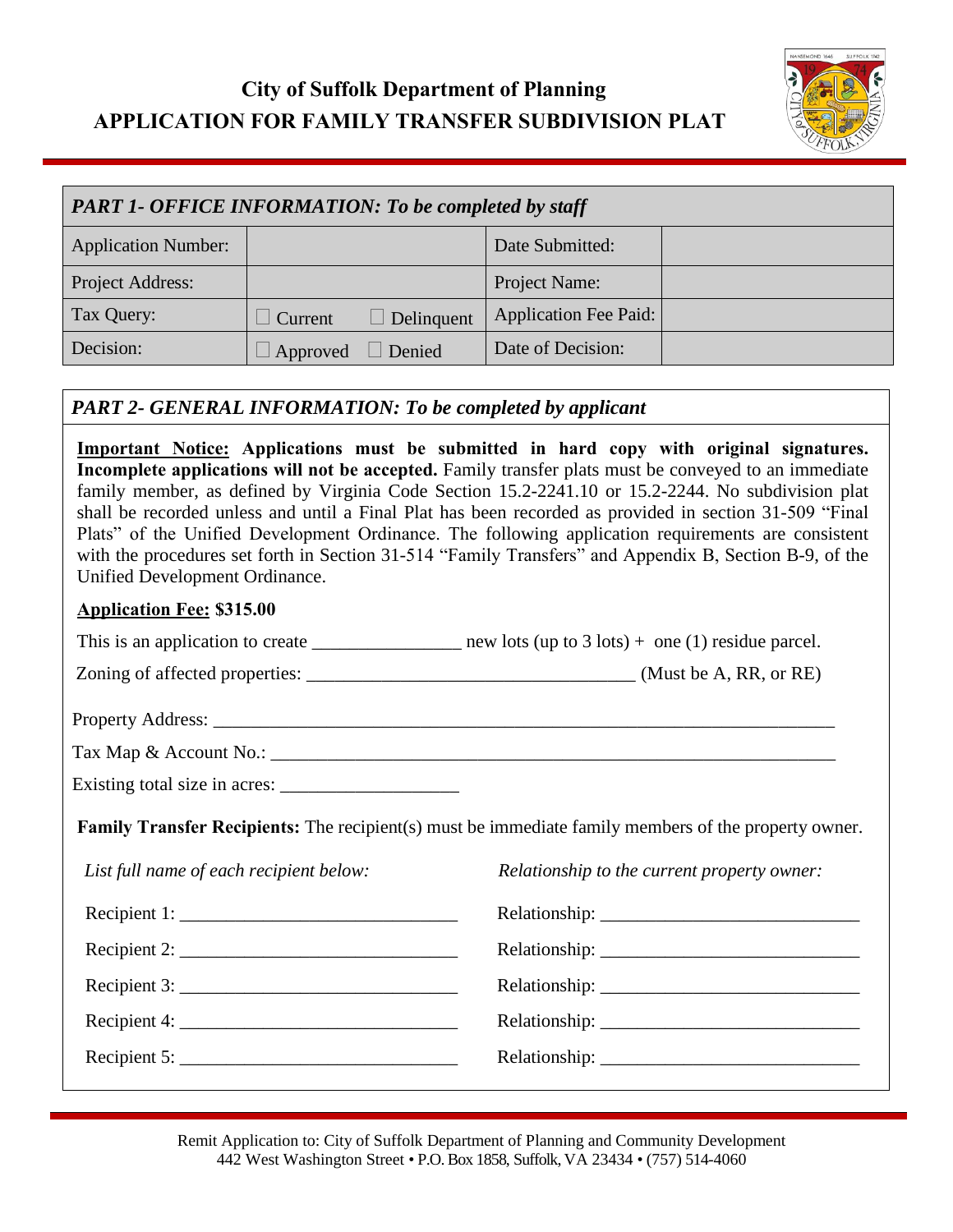### *PART 3- REVIEW OF REGULATIONS: To be completed by the property owner*

The following regulations apply to Family Transfers in accordance with Section 31-514 of the UDO):

- (a) **Purpose and Intent -** To **keep the family estate within the immediate family** and not for the purpose of short term investment for sale after division to those outside of the immediate family. It is the further intent to provide family members the ability to remain in close proximity as housing needs change, to provide mutual opportunities for support and care of family members and to allow the preservation of family land holdings which might otherwise be fragmented for economic reasons.
- (b) A family subdivision shall be exempt from the provisions of this Chapter, provided that:
	- (1) No fee simple owner of the original lot or parcel shall have made, within the City of Suffolk, Virginia (under the provisions of this Section or under the provisions of any other local law passed pursuant to VC § 15.2-2241.10 or 15.2-2244) **any other sale or gift of land solely to any of the immediate family member to whom property in the family subdivision is to be conveyed**. For the purpose of this Section, a member of the **immediate family shall not include an offspring under 18 years of age nor shall a family transfer be made by a Limited Liability Corporation or other legal entity which fails to meet the definition of a family.**
	- (2) The **property owner** requesting the Family Transfer subdivision **shall have held fee simple title to the subject property for a minimum of three (3) years prior to the filing of an application** for a Family Transfer conveyance unless the owner(s) thereof has established his or her primary domicile on such lot or parcel to be divided. The three (3) year prior holding period shall not apply to property obtained by inheritance from an immediate family member as defined in Section 15.2- 2244 of the Code of Virginia so long as the property inherited was held by a qualified immediate family member for at least three (3) years.
	- (3) **Lots created under this Section shall be titled only in the name of the immediate family member** for whom the subdivision is made **for a period of no less than ten (10) years** except that an immediate family member may hold title with his or her spouse during such period**. A person receiving land through a Family Transfer subdivision may not sell, transfer, subdivide, or otherwise convey such property for a period of ten (10) years after plat approval unless;**
		- (a) Such lots are subject to an involuntary transfer such as by foreclosure, death, judicial sale, condemnation, bankruptcy or illness certified by an attending physician.
		- (b) Upon application from a family transfer recipient, City Council finds that a change in circumstances has occurred that was not anticipated upon receipt of the family transfer parcel and the proposed conveyance must be made to satisfy a financial obligation that was not contemplated at the time of the transfer of the lot through the Family Transfer provisions and that cannot be satisfied from other assets.
		- (c) City Council may specify additional conditions to be imposed on a Family Transfer subdivision if an exception is sought from City Council for sale prior to ten (10) years.

| I certify that I,                | (print name), understand and agree to the above stated |
|----------------------------------|--------------------------------------------------------|
| <i>requirements.</i>             |                                                        |
| <b>Property Owner Signature:</b> | Date:                                                  |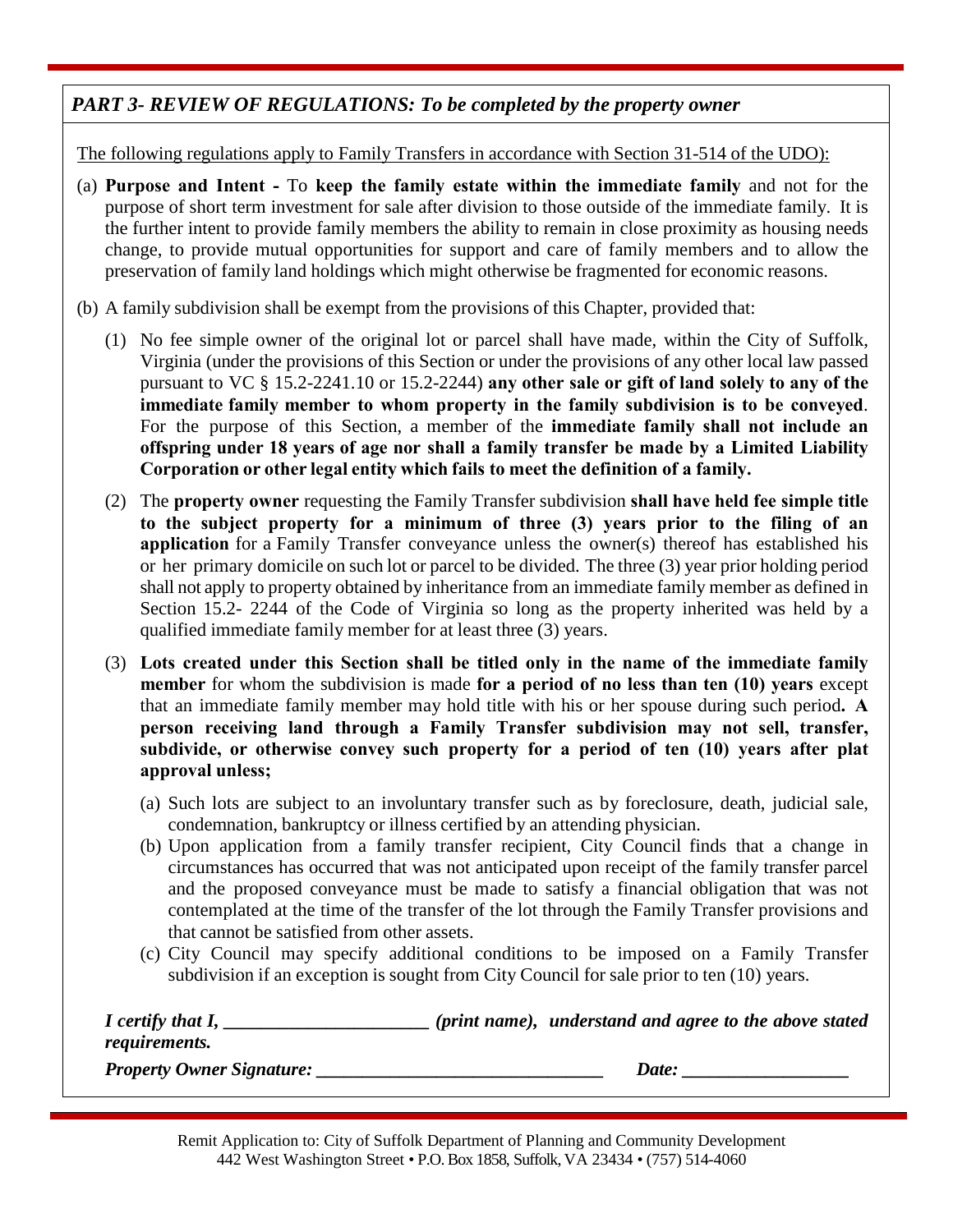#### *PART 3 CONTINUED- REVIEW OF REGULATIONS: To be completed by the property owner*

- (4) The plat is accompanied by a deed or deeds conveying fee simple title to each lot or parcel other than the remainder to an immediate familymember as defined above;**said deedsshall include a restrictive covenant that prohibits the transfer of the property within ten (10) years of its receipt except in conformity with Section 31-514(3)(a) and (b) of this ordinance; said deeds to be executed and recorded simultaneously with the plat.**
- (5) **Each plat shall be accompanied by a signed affidavit from the grantor and the grantee** which acknowledges that all the provisions of this section will be adhered to under penalty of vacation of the family transfer plat or other applicable penalties by the City should such conditions be compromised.
- (6) Each grantor and grantee has executed an affidavit to the effect that the transfer is not for the purpose of circumvention of the Subdivision Ordinance, but instead is intended to provide separate places of residence for the grantees within the boundaries of the original parcel**; and is intended to keep the family estate within the immediate family and is not for the purpose of short term investment or for sale after division to those outside the immediate family** and to the effect that the family subdivision is in compliance with all other requirements of this Section.
- (7) **A parcel received by a grantee under the Family Transfer provisions, shall not be further subdivided to create additional parcels via a family transfer, until the 10-year post conveyance period has expired.**
- (8) **The applicant** for a family transfer subdivision **shall submit one (1) copy of a title report** prepared within the last six months by a title examiner verifying the ownership and subdivision history of the parcel being subdivided including the parent tract if the parcel being subdivided was derived from a previous tract of land.

*I certify that I, \_\_\_\_\_\_\_\_\_\_\_\_\_\_\_\_\_\_\_\_\_\_ (print name), understand and agree to the above stated requirements.* 

*Property Owner Signature: \_\_\_\_\_\_\_\_\_\_\_\_\_\_\_\_\_\_\_\_\_\_\_\_\_\_\_\_\_\_\_ Date: \_\_\_\_\_\_\_\_\_\_\_\_\_\_\_\_\_\_*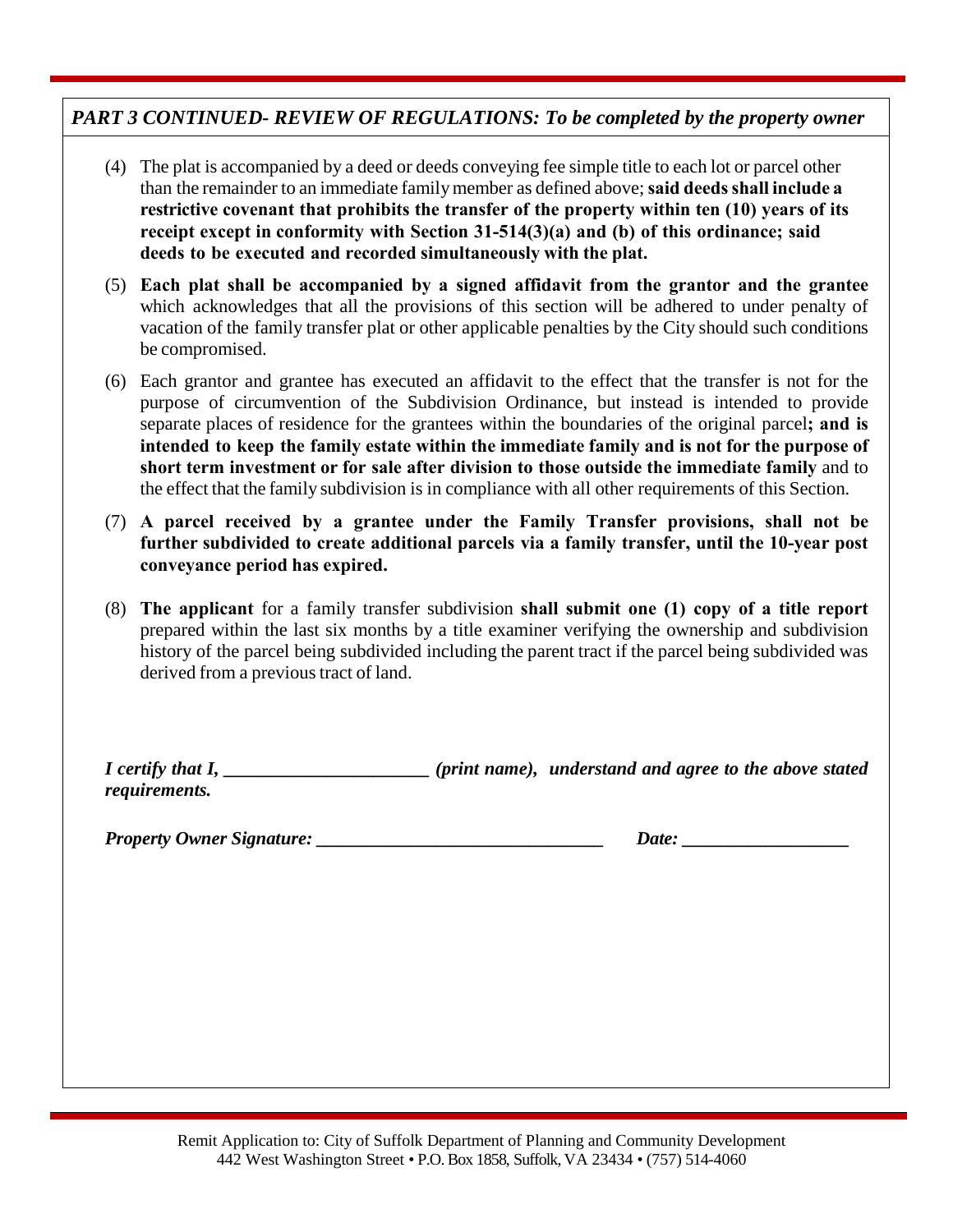# *PART 3 CONTINUED- REVIEW OF REGULATIONS: To be completed by the property owner*

(9) If the original lot or parcel does not front on a publicly dedicated, recorded, and maintained street, it shall have a reasonable **right-of-way not less than fifteen (15) feet** in width providing ingress and egress to a dedicated, recorded public street or thoroughfare (the subdivision access).

**Each lot** or parcel created by the family subdivision, including the remainder, **shall front on a right-of-way not less than fifty (50) feet in width** providing ingress and egress to the subdivision access. While said rights-of-way need not be exclusive, or developed to public street standards, it shall be a requirement of family subdivision approval that they be developed so as to provide at a minimum an all weather surface of rock, stone, or gravel with a minimum depth of three inches and a **minimum width of ten feet**.

**The right-of-way shall be maintained by the adjacent property ownersin a condition passable by emergency vehicles at all times.** A **notation to this effect shall be placed on the face of the final plat** and this provision shall also be included in the deeds by which the subdivision is effected. Passable condition shall refer not only to the surface but also to horizontal and vertical clearance.

- (10) Except as provided in subsection (5), above, each lot or parcel shall comply fully with every other provision of law, including, but not limited to the Zoning Ordinance and Health Department regulations concerning sewage disposal and wells for single family residences.
- (11) The plat shall be signed by all persons having any real property interest in any land included within the subdivision, including required rights-of-way.
- (12) Any **well and septic system shall be approved by the Suffolk Health Department** prior to approval of the final plat.
- (13) **Family Transfer subdivisions shall only be permitted in the A, Agricultural, RR, Rural Residential and RE, Rural Estate zoning districts. No Family Transfer parcel shall be allowed for any parcel created through the provisions of a major subdivision as defined elsewhere in this Ordinance.**
- (c) **The Planning Commission shall be the final plat approving authority for all family transfer** subdivisions. In accordance with Section 31-505, the Planning Commission shall review, approve, conditionally approve or disapprove applications for the subdivision of land. For minor subdivisions, the Director is the decision-maker. The City Council, after review by the Planning Commission, may grant variances from these regulations pursuant to the provisions of VC § 15.2- 2242.1.
- (d) In the event the Director determines that a family subdivision has been used to circumvent the Subdivision Ordinance, he shall initiate the vacation of all or part of the plat or plats of the original lot or parcel to the extent necessary to correct the violation, as provided in § 31-516.

*I certify that I, \_\_\_\_\_\_\_\_\_\_\_\_\_\_\_\_\_\_\_\_\_\_ (print name), understand and agree to the above stated requirements.* 

*Property Owner Signature: \_\_\_\_\_\_\_\_\_\_\_\_\_\_\_\_\_\_\_\_\_\_\_\_\_\_\_\_\_\_\_ Date: \_\_\_\_\_\_\_\_\_\_\_\_\_\_\_\_\_\_*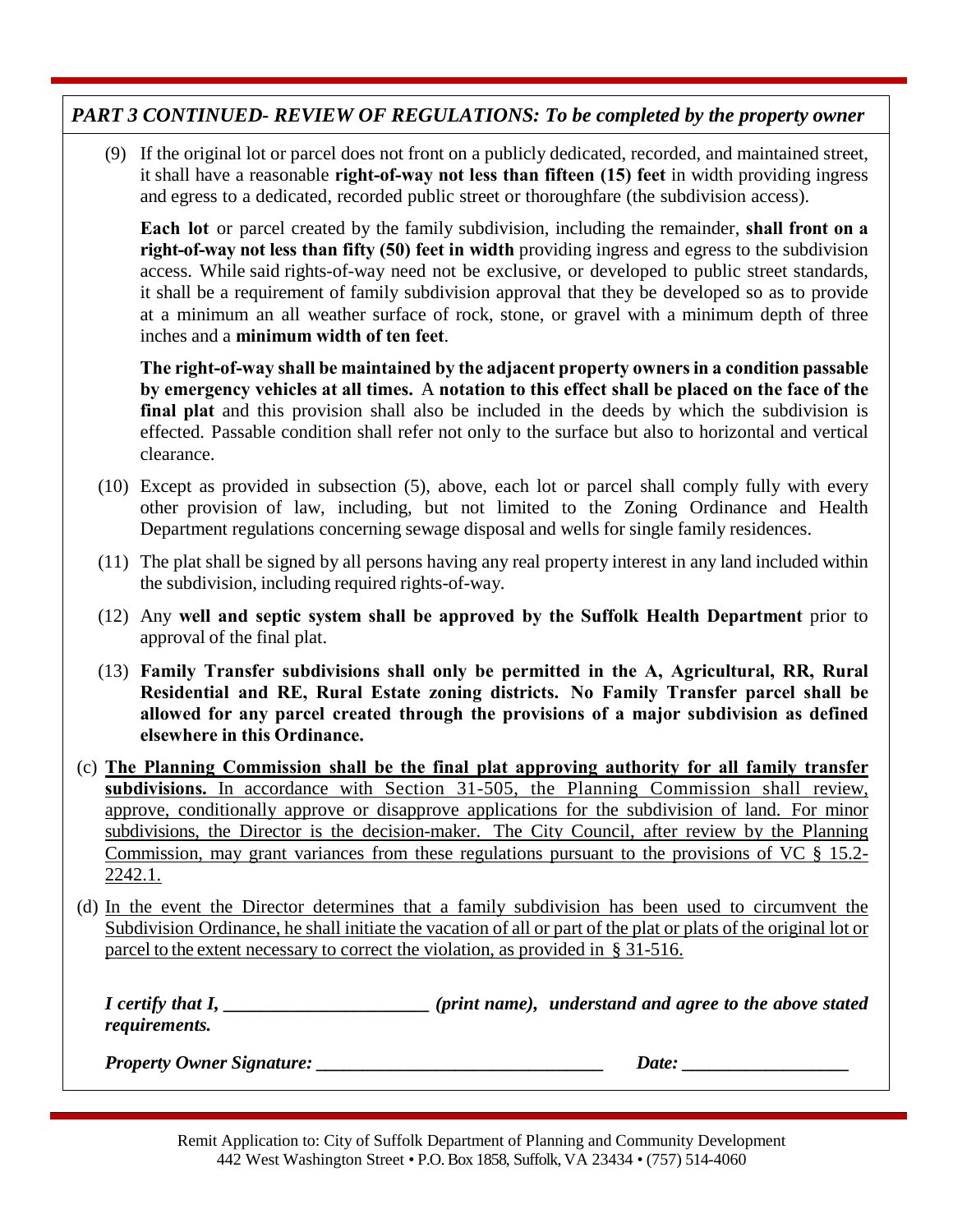# *PART 4- REQUIRED INFORMATION TO BE SUBMITTED: To be completed by applicant*

The applicant must INITIAL next to each item and ATTACH materials in the order that is listed below. In accordance with Sections 31-509 and Appendix B, Section B-9 of the Unified Development Ordinance, applications for family transfer subdivision plats must include the following.

- 1. **Final Plat-** Ten folded 24" x 18" copies and one  $8\frac{1}{2}$ " x 11" or  $8\frac{1}{2}$ " x 14" copy.
	- Refer to Appendix B, Table B-2, "Final Subdivision Plats." No final plat may be accepted unless it contains a statement signed by a Licensed Land Surveyor to comply with Section 42.1-82 of the Code of Virginia, Virginia Public Records Act (Section 42.1-76 et seq.).
	- Monumentation shall be tied to the City of Suffolk Geodetic Control Network. Bearings shall be shown to the nearest second; lengths to the nearest hundredth foot; areas to the nearest hundredth acre.
	- Lot layout should comply with the "Lot Layout Standards" set forth in Article 6, Section 31-605 of the Unified Development Ordinance.
- 2. *Full title report* made within the past 6 months that includes a history of all subdivisions.

**NOTE: The title report must be prepared by a title examiner verifying the ownership and subdivision history of the parcel being subdivided including the parent tract if the parcel being subdivided was derived from a previous tract of land.**

- 3. *Two (2) copies of existing or proposed private deed restrictions,* if any.
- 4. If a variance request is accompanying the final plat, the application form and processing fee and documentation supporting such request.
- 5. If applicable, *copies of all required state or federal approvals* including, but not limited to, VDOT access or encroachment permits, Section 404 wetlands permits (Army Corps of Engineers), and any other permit required by any state or federal agency prior to undertaking the use or development of land, the installation of any public street, private street or driveway, or utility. Any amendment, modification, or alteration of any such permit shall be disclosed to the Director, and any such modification that would require a substantial deviation of the application or shall require resubmission of the final plat application.
- 6. If applicable, *two (2) copies of documents assigning responsibility for long-term maintenance* of common lands and facilities, including a Deed of Easement to the City to be used in case of default.
- 7. *Health Department approval letter for well and septic.*
- 8. *A completed deed,* to be executed upon approval by the Planning Commission along with necessary recordation fees (to be determined by the Clerk of Circuit Courts).
- 9. *Affidavits verifying relationship(s)* to be completed in the Planning Office with sworn oath before a notary public.

*This form must accompany the family transfer application and be signed by the responsible party certifying that the items noted above have been fully addressed as part of this submittal.*

*Applicant Signature:*  $\qquad \qquad \qquad$  Date:  $\qquad \qquad$ 

\_\_\_\_\_\_\_\_\_\_

\_\_\_\_\_\_\_\_\_\_

\_\_\_\_\_\_\_\_\_\_

\_\_\_\_\_\_\_\_\_\_

\_\_\_\_\_\_\_\_\_\_

\_\_\_\_\_\_\_\_\_\_

\_\_\_\_\_\_\_\_\_\_